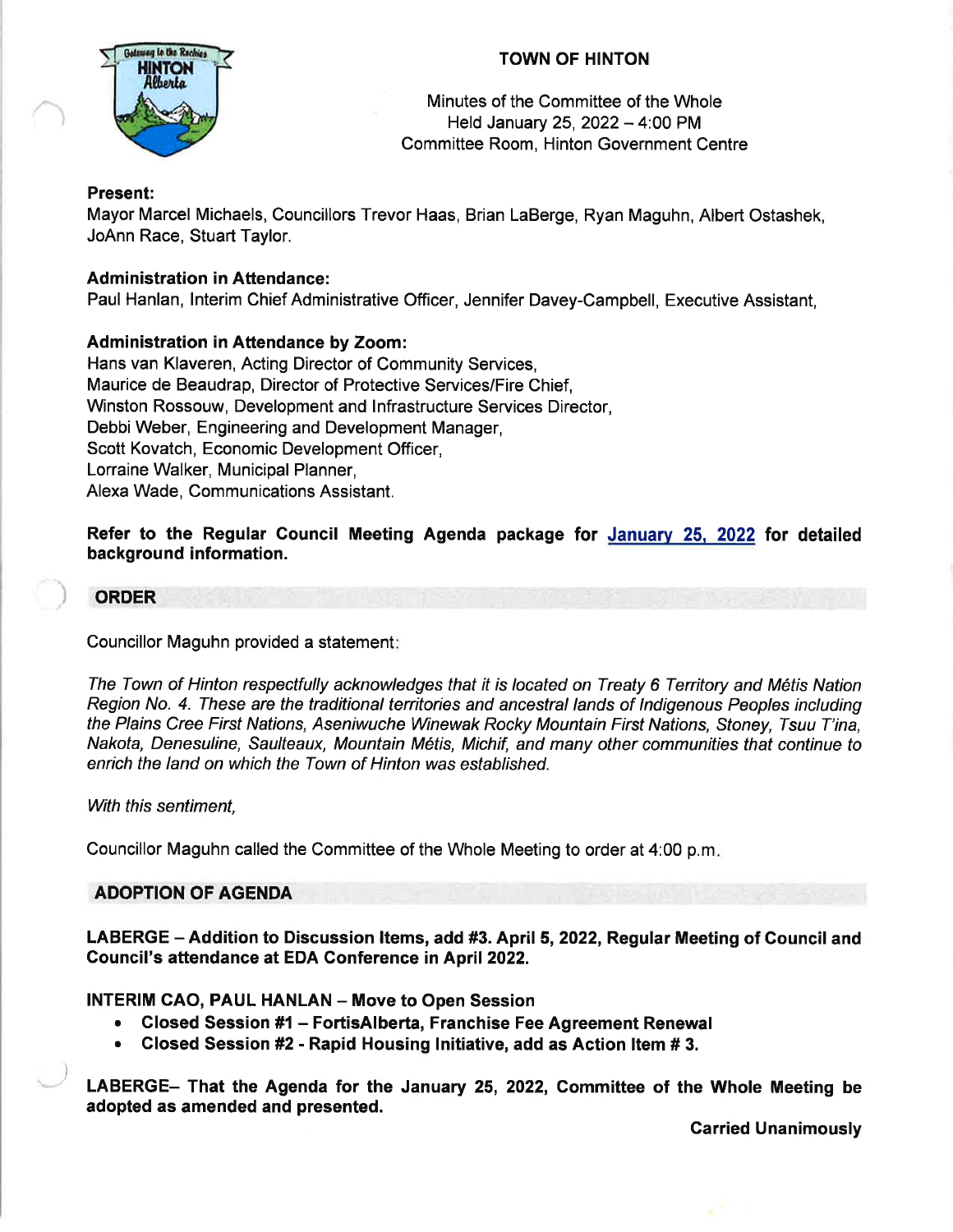# CITIZENS MINUTE WITH COUNCIL

Mr. Bill MacDonald spoke in regard to the Alberta Small Business Grant Program

### DELEGATIONS AND PRESENTATIONS

- 1. Franchise Fee Aqreement Presentation
- 2. FortisAlberta Franchise Aqreement Renewal Presented Nicky Smith, Stakeholder Relations Manager, FortisAlberta

MICHAELS - That Gommittee direct Administration to bring the FortisAlberta Electric Distribution Franchise Agreement to a future Regular Meeting of Gouncil for decision prior to August 31, 2022.

Carried Unanimously

#### ACTION ITEMS

### 1. COVID19 Resiliency Support Program Grant Funds

OSTASHEK - That Committee direct Administration to amend the wording of the recommendation to "redeployment of the remaining COVID 19 Resiliency Support Program Fund (approximately \$60,000.00) to support a Destination Management Organization (approximately \$30,000.00) and to offset the cost of the additional request for \$30,000.00 to provide visitor services in the peak summer season as requested by the Hinton & District Chamber of Gommerce."

Garried Unanimously

LABERGE - That Gommittee direct Administration to bring back to the February 15, 2022, Regular Gouncil Meeting the GOVID - 19 Resiliency Support Program Grant Redeployment suggestions for a decision.

#### WITHDRAWN

LABERGE -That Committee direct Administration to bring back to the February 15, 2022, Regular Gouncil Meeting the GOVID - 19 Resiliency Support Program Grant Redeployment suggestions with amendments, for decision.

OSTASHEK Amendment - Ghange date to February 1,2022

Defeated 4-3 Against - Race, LaBerge, Taylor, Maguhn For - Michaels, Ostashek, Haas

LABERGE -That Committee direct Administration to bring back to the February 15, 2022, Regular Gouncil Meeting the COVID - 19 Resiliency Support Program Grant Redeployment suggestions with amendments, for decision.

Carried Unanimously

A short break was called at  $5.42$  p.m. and resuming at  $5.50$  p.m.

2. Short-Term Rental Bylaw No. 1162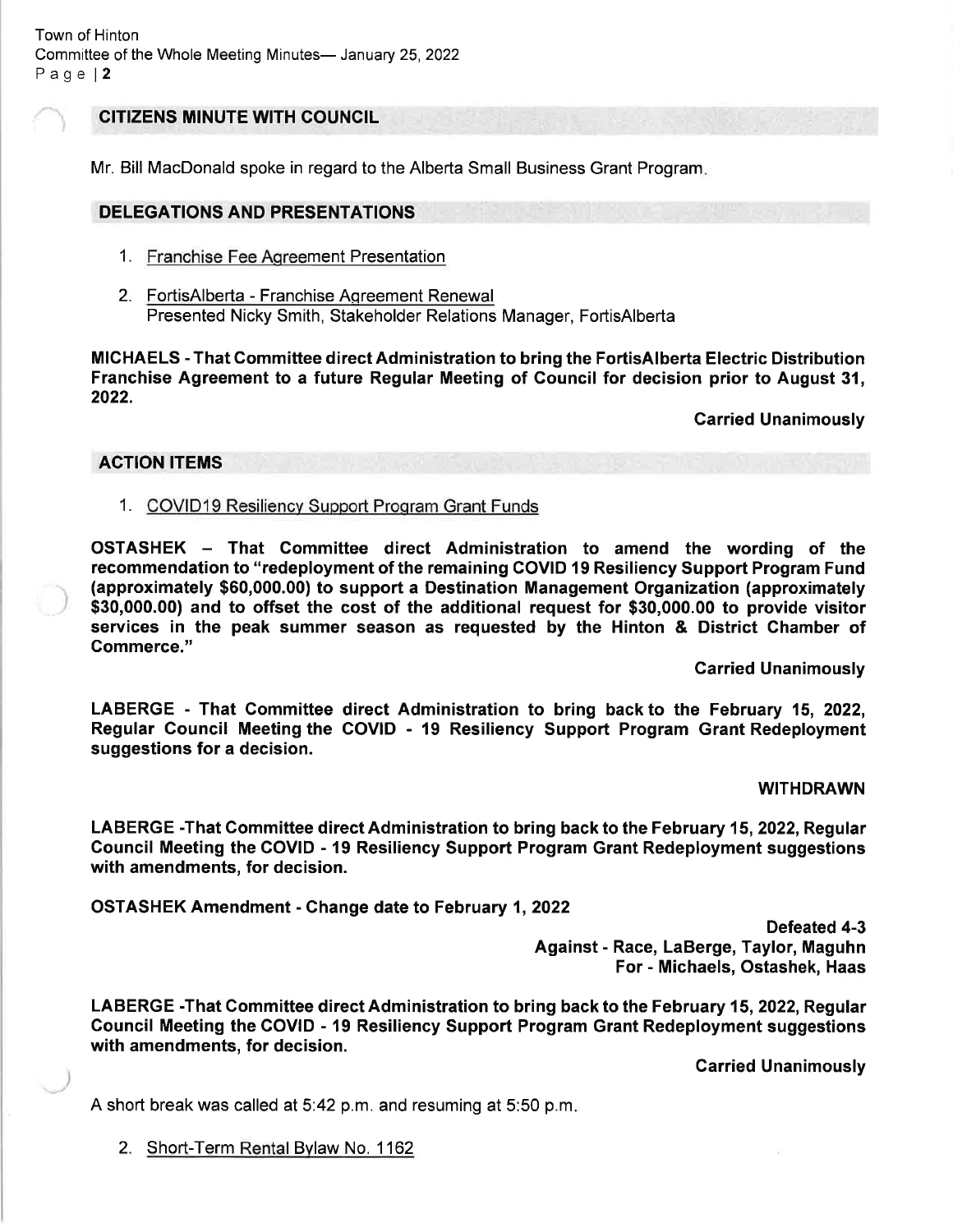OSTASHEK - To direct Administration to include Option 2. in the Grace Period section in the development of the Short-Term Rental Bylaw No. 1162

> Garried 4-3 For - Michaels, Haas, Maguhn, Ostashek Against - Race, Taylor, LaBerge

TAYLOR - Direct Administration to include conditions which require an operator's rental accommodation to display approved license credentials on the exterior of the accommodation using a standard approved by the Town of Hinton.

Garried Unanimously

HAAS - To seek consensus that non principal resident host/operator must pay an annual Business License fee of \$500.00

LABERGE - Amendment Change \$500.00 To \$2000.00 Annually.

Carried 6-1

For - LaBerge, Race, Michaels, Ostashek, Maguhn, Haas Against - Taylor

HAAS - To seek consensus that non principal resident host/operator must pay an Annual Business License Fee of \$2000.00.

> Carried 6-1 For - LaBerge, Race, Michaels, Ostashek, Maguhn, Haas Against - Taylor

TAYLOR - No new non principal dwelling owners be allowed to operate Short Term Rentals in Hinton.

WITHDRAWN

OSTASHEK - Direct Administration to amend Draft Short Term Rental Bylaw No.1162 to not allow non principal resident host to operate Short Term Rentals.

#### AMENDMENT

LABERGE - Gurrent owners of non-resident Short Term Rentals are grand-fathered.

Defeated 2-5 For - Taylor, LaBerge Against - Reace, Michaels, Ostashek, Haas, Maguhn

OSTASHEK - Direct Administration to amend Draft Short Term Rental Bylaw No.1 162 to not allow non principal resident host to operate Short Term Rentals.

Garried Unanimously

TAYLOR - That Committee direct Administration to bring the Short-Term Rentals Bylaw No.1162 for First Reading with suggested changes to the Regular Meeting on February 15, 2022; and That Gommittee direct Administration to schedule a Public Hearing at the Regular Council Meeting on March 15,2022, in the Gouncil Chambers to hear public comments on Short Term Rentals Bylaw No.1162.

Carried Unanimously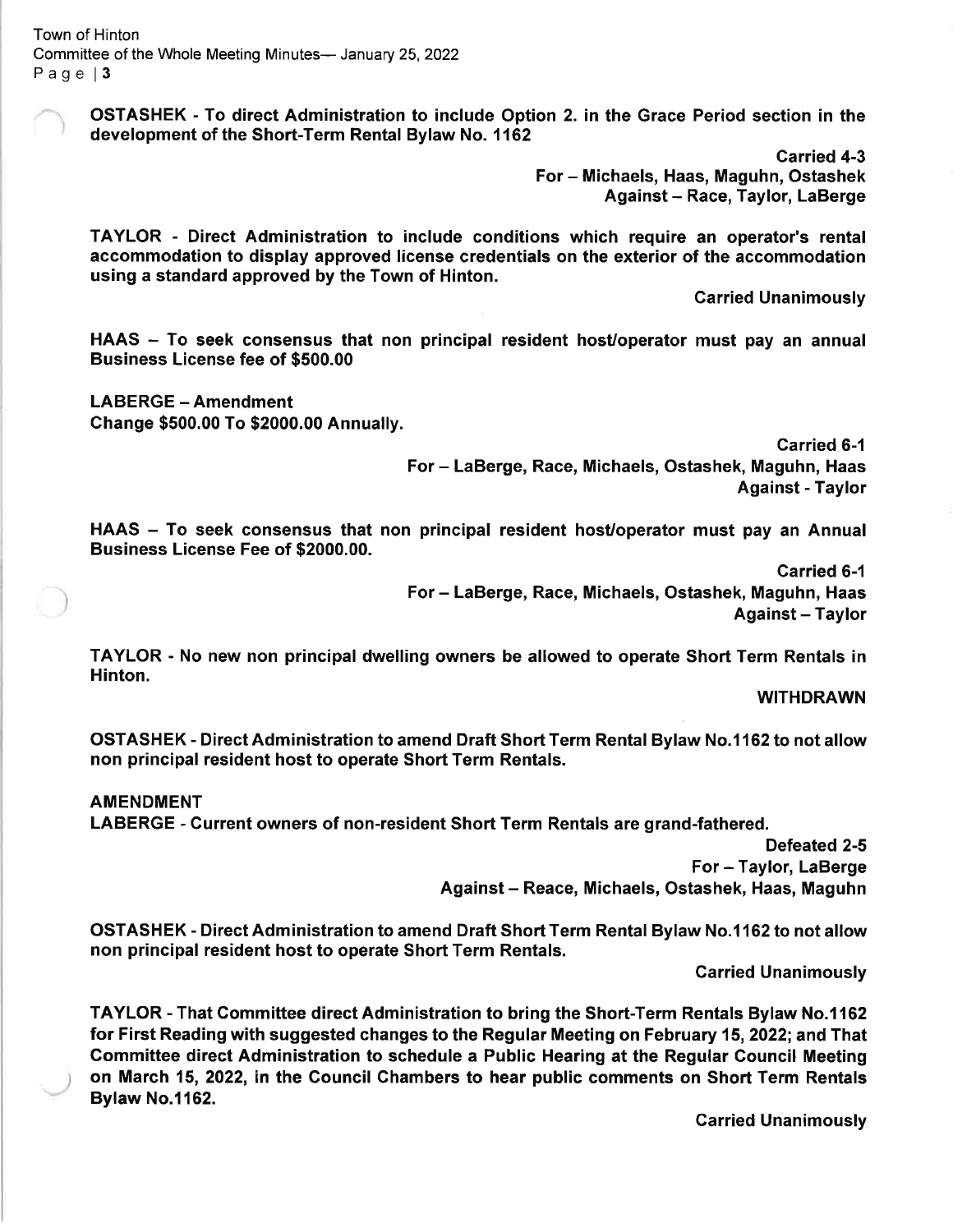# LABERGE  $-$  To extend the meeting past 8:00 p.m.

Carried Unanimously

### DISCUSSION ITEMS

1. Addition of Trails Committee MD-2381 - Councillor Trevor Haas

HAAS - To seek consensus to postpone the Trails Gommittee MD 2381 to a future Gommittee of the Whole Meeting.

Carried Unanimously

#### 2. Affordable Seniors Housing - Boutin Lands - Councillor Stuart Taylor

TAYLOR - That the Gommittee of the Whole Meeting be moved to Closed Session at 8:06 p.m. Carried Unanimously

LABERGE - That the Committee of the Whole Meeting be moved to Open Session at 8:27 p.m. Carried Unanimously

The Committee of the Whole Meeting resumed at 8:35 p.m.

### INFORMATION ITEMS

1. Fire Underwriter's Study

HAAS - That Committee direct Administration to bring the phased implementation of the Fire Underwriters Study recommendations as part of the 2023 - 2027 budget process.

### Carried Unanimously

## REPORTS FROM MAYOR, COUNCIL, CHIEF ADMINISTRATIVE OFFICER

- 1. Council Updates (Training, Conferences, Committees, Community Events) and Urgent Matters Mayor and Council reported on meetings they attended.
- 2. Chief Administrative Officer Report and Status Report Interim CAO Paul Hanlan spoke briefly on his first week with the Town of Hinton.
- 3. Administrative lnquiries There were no Administrative lnquiries.

### NOTICES OF MOTION

No Notice of Motions brought forward.

#### CLOSED SESSION #2

1. Boards and Committees - Applications to fill Vacancies MD - 2377 Closed per Section 19 of FOIP

MICHAELS - That the Gommittee of the Whole Meeting move to Glosed Session at 9:00 p.m. Garried Unanimously